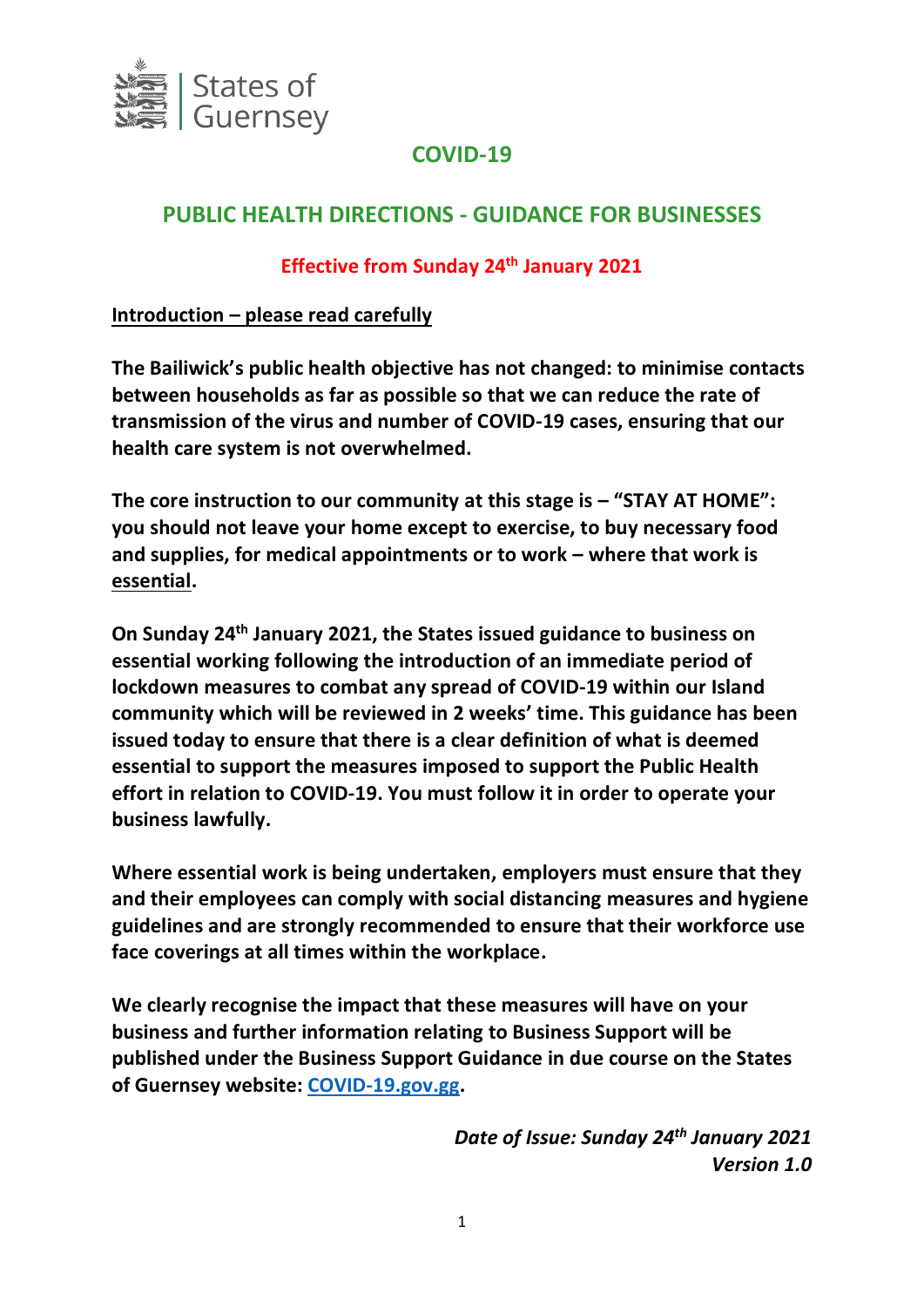

# **The revised guidance – effective from 24th January 2021**

There are six important points that you must read if you operate a business:

#### **1. You will not be able to operate your business if your premises, business or trade are one of the following types:**

- o Licensed premises (pubs and clubs).
- o Takeaway food premises.
- o Beach and other kiosks.
- o Cinemas and theatres.
- o Restaurants and cafes.
- o Retail outlets, **other than certain essential retail outlets (see revised list A below).**
- o Libraries.
- o Community and youth centres.
- o Car, boat and bicycle repair, **other than to repair vehicles of essential workers (see below)**
- o Indoor and outdoor leisure facilities.
- o Outdoor trades, **apart from for reasons in paragraph 4 (below))**
- o Community places within parks.
- o Places of worship.
- o Hotels, guest houses, any other premises used for the purpose of the provision of sleeping accommodation, board, lodging or board and lodging for reward and campsites.

**2. If your business premises type is not listed above, you can ONLY operate it if you adhere to strict conditions. Work must now be undertaken remotely (i.e. from home) and if it cannot and it is necessary to visit the premises for essential reasons that enables remote working and continuity for the business, then the presence of a maximum of ONLY TWO people is permitted on the premises at any one time. This is dependent upon the employer being able to comply and abide by the strict social distancing requirements in place (people should be spaced more than 2 metres apart) and adhere to hygiene guidelines that have been issued and are strongly encouraged to wear face coverings. If you need to ask any questions in relation to this please e-mail [trade@gov.gg.](mailto:trade@gov.gg)**

**3. The only exception to this is if your business has workers that are defined as essential (see list B below). In this case you may operate your business as usual from your premises or other premises, ensuring that you are able to comply and abide by the strict social distancing requirements in place (people should be spaced more than 2 metres apart) and adhere to hygiene guidelines and are strongly encouraged to wear face coverings.**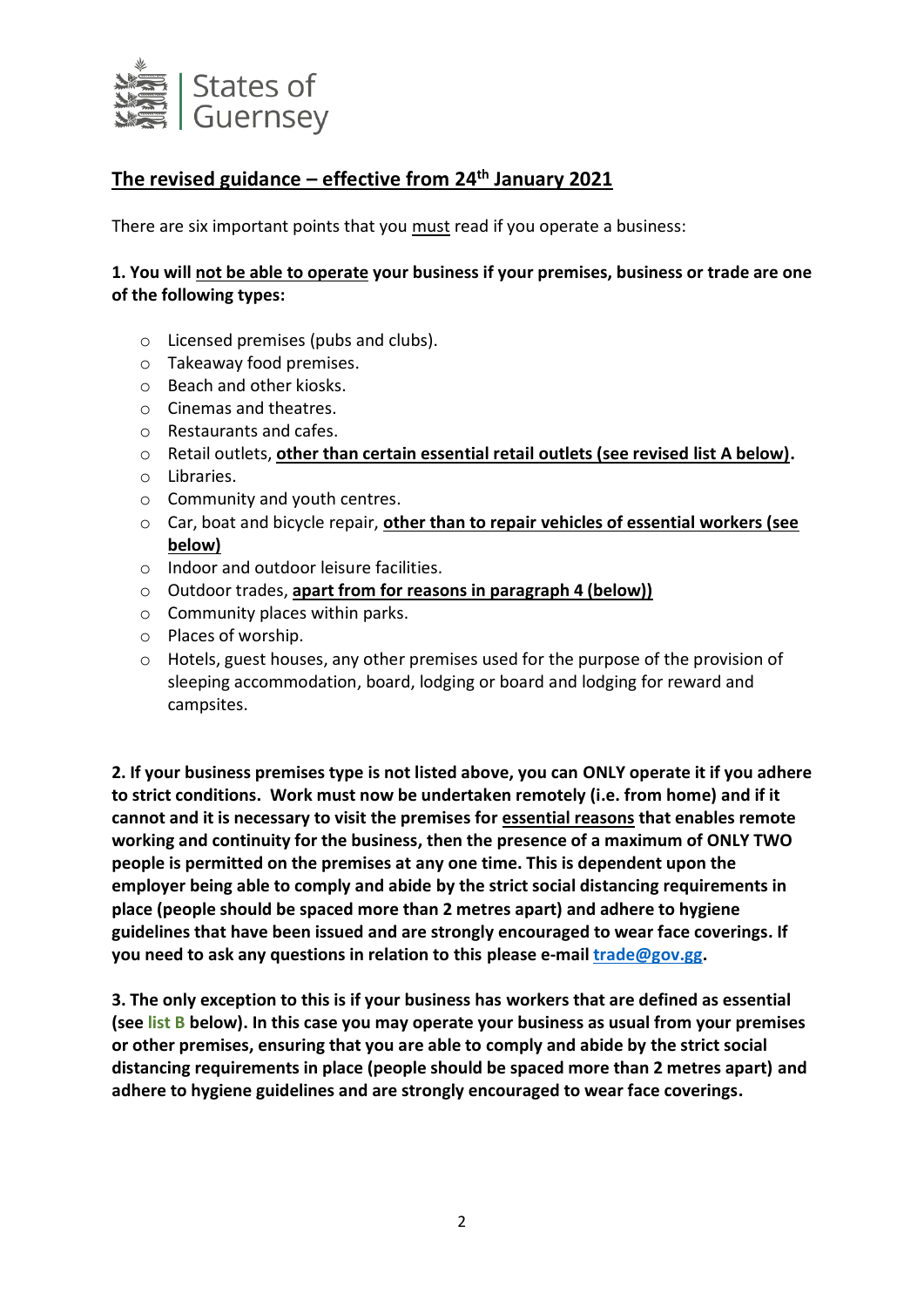

**4. Essential emergency home building repair and maintenance works may be carried out by plumbers, electricians, roofers, scaffolders and all others (repair and maintenance personnel) who reasonably and necessarily provide essential emergency home building repair and maintenance services. Repair and maintenance personnel must adopt practices designed to minimise risks to health wherever possible and practical, including maintenance of social distancing of at least 2 metres, and adherence to hygiene guidelines and are strongly advised to wear face coverings.**

**5. Essential emergency repairs by car, motorcycle and bicycle repair businesses by prebooked arrangement to vehicles of essential workers who need to use their vehicles to get to and from work or for the purpose of work. Vehicle repair and maintenance personnel must adopt practices designed to minimise wherever possible and practical risks to health, including maintenance of social distancing of at least 2 metres and adherence to hygiene guidelines and are strongly advised to wear face coverings.**

**6. Outdoor trades other than those referred to at 4 above (such as gardening, window cleaning, building) and other domestic trades that can be operated by one or two people (e.g. domestic cleaning, painting and decorating) are not considered essential and must cease from operating with immediate effect during this period.**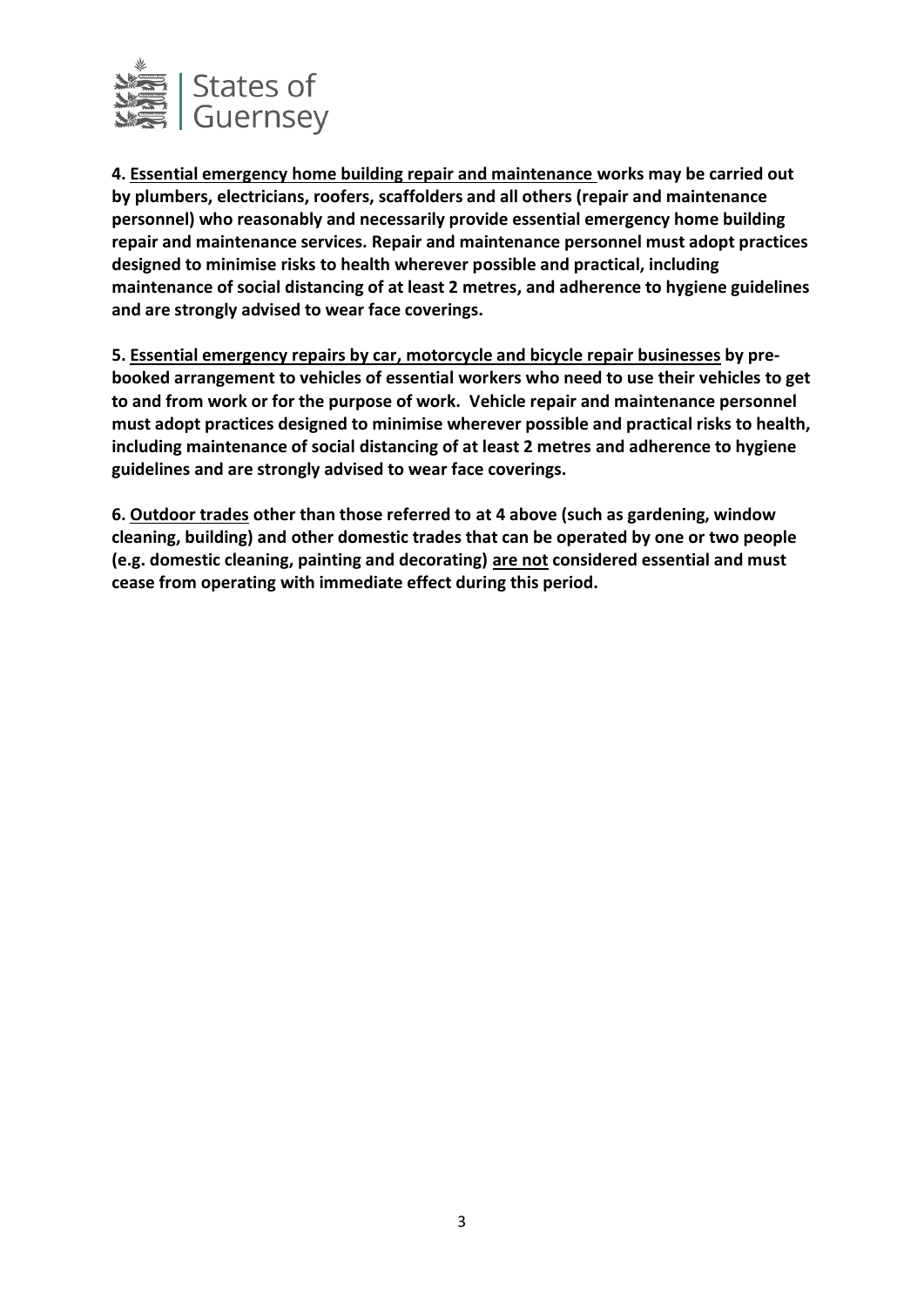

# **List A: Which retail outlets are classed as essential?**

**If you are a retailer, you may only allow people to enter your retail premises if the premises are classed as an essential retail outlet.** 

**Essential retail outlets must abide by the strict social distancing requirements in place (people should be spaced more than 2 metres apart); adhere to hygiene guidelines and are strongly advised to wear face coverings; and ensure sale of only products that are usually provided from the premises or the types of businesses described below.** 

In all cases, the items listed as essential must be the primary items sold, either individually or combined and establishments should ensure that non-essential goods are not sold. No new product lines should be added to the items usually provided.

The following is a list of retail and wholesale premises and types of businesses that are considered essential retail outlets. If your retail sector is not on the list it is not considered essential during this period:

- o Retail and wholesale sale of food, beverages (including intoxicating liquor) and newspapers.
- o Retail sale of household consumer products necessary to maintain the safety and sanitation of residences and businesses.
- o Pharmacies/chemists and retailers providing pharmaceuticals, pharmaceutical or dispensing services.
- o Fuel stations and heating fuel providers.
- o Retail sale of essential items for the health and welfare of animals, including animal feed and medicines, animal food, pet food and animal supplies including bedding.
- o Laundries.
- o Banks, loan agencies, post offices, insurance brokers.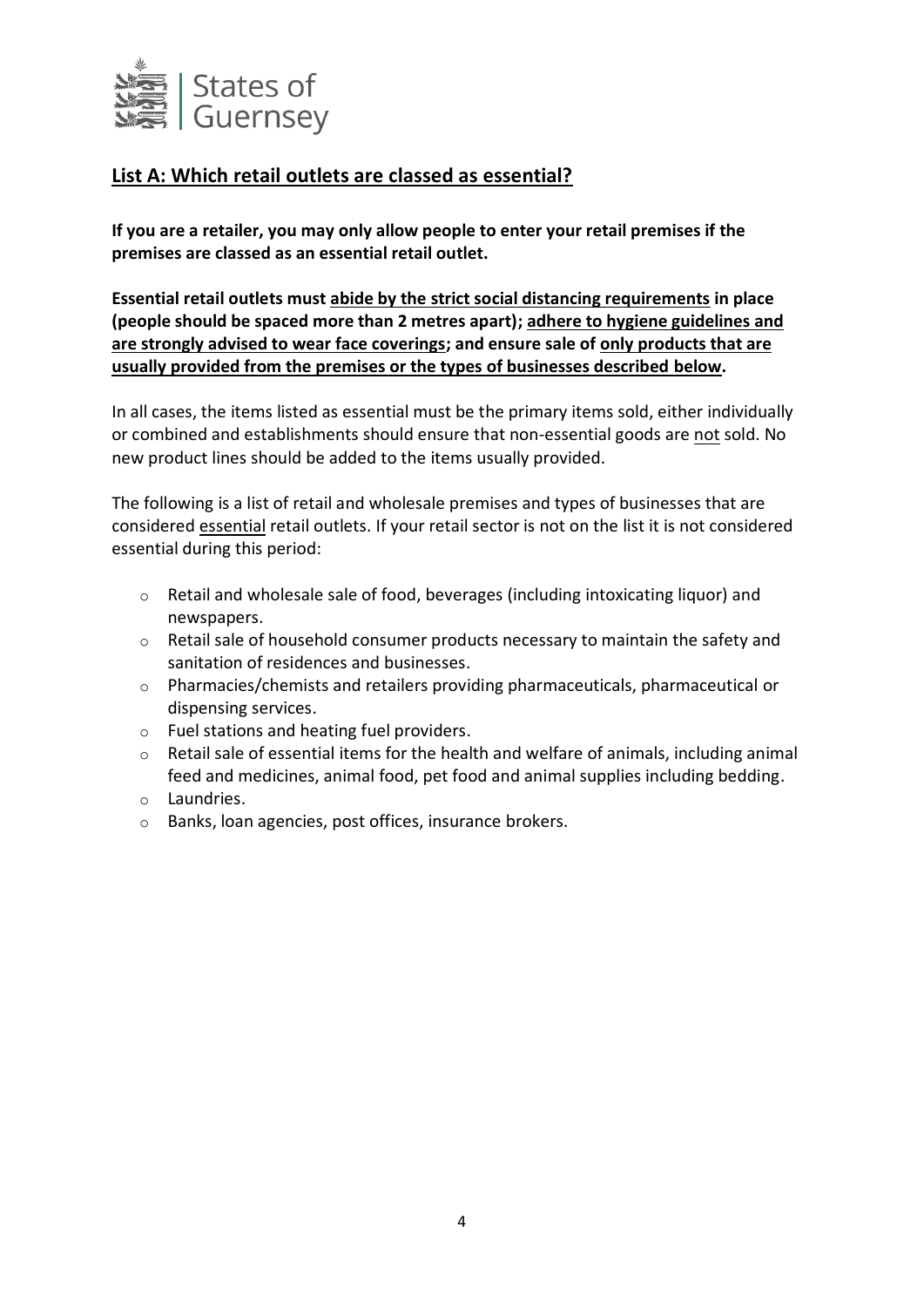

# **List B: Which types of workers are classed as essential?**

The following is a **list** of what are considered **essential workers:**

**Private sector** employers falling within the below categories should determine which roles are essential to the ability to maintain critical services.

Workers **ESSENTIAL** to the functioning of any activity necessary to:

- $\circ$  Ensure the continuing supply and accessibility of food and other essential goods including
	- **Supermarkets and grocery stores**
	- Air and sea freight transport
	- Stevedores and other necessary port management activities
	- **Freight operators**
- $\circ$  Ensure the continuing supply and accessibility of veterinary and animal health and husbandry services
- o Ensure continuing health and community care services including
	- GP surgeries/medical practices/dental practices (emergency procedures only)
	- Opticians/audiologists (emergency procedures only)
	- **•** Pharmacies
	- Residential and nursing homes
	- **Private and third sector agencies providing care services in a home or other** setting (including the care of animals)
		- Volunteers that provide services to those in need (Meals on Wheels,
		- Samaritans, etc)
		- Those responsible for management of the deceased or services celebrating, commemorating or otherwise recognising the life and/or death of a person.
- $\circ$  The administration of justice
	- Advocates and staff
- o Provide private school services and daytime childcare
	- **Private primary and secondary schools**
	- Nurseries and day-care services
- o Maintain critical national infrastructure (essential staff)
	- Utilities (water, electricity, gas, oil, post)
	- Telecoms providers (essential staff required to deliver mobile and fixed line telecommunication services)
	- Coastal defences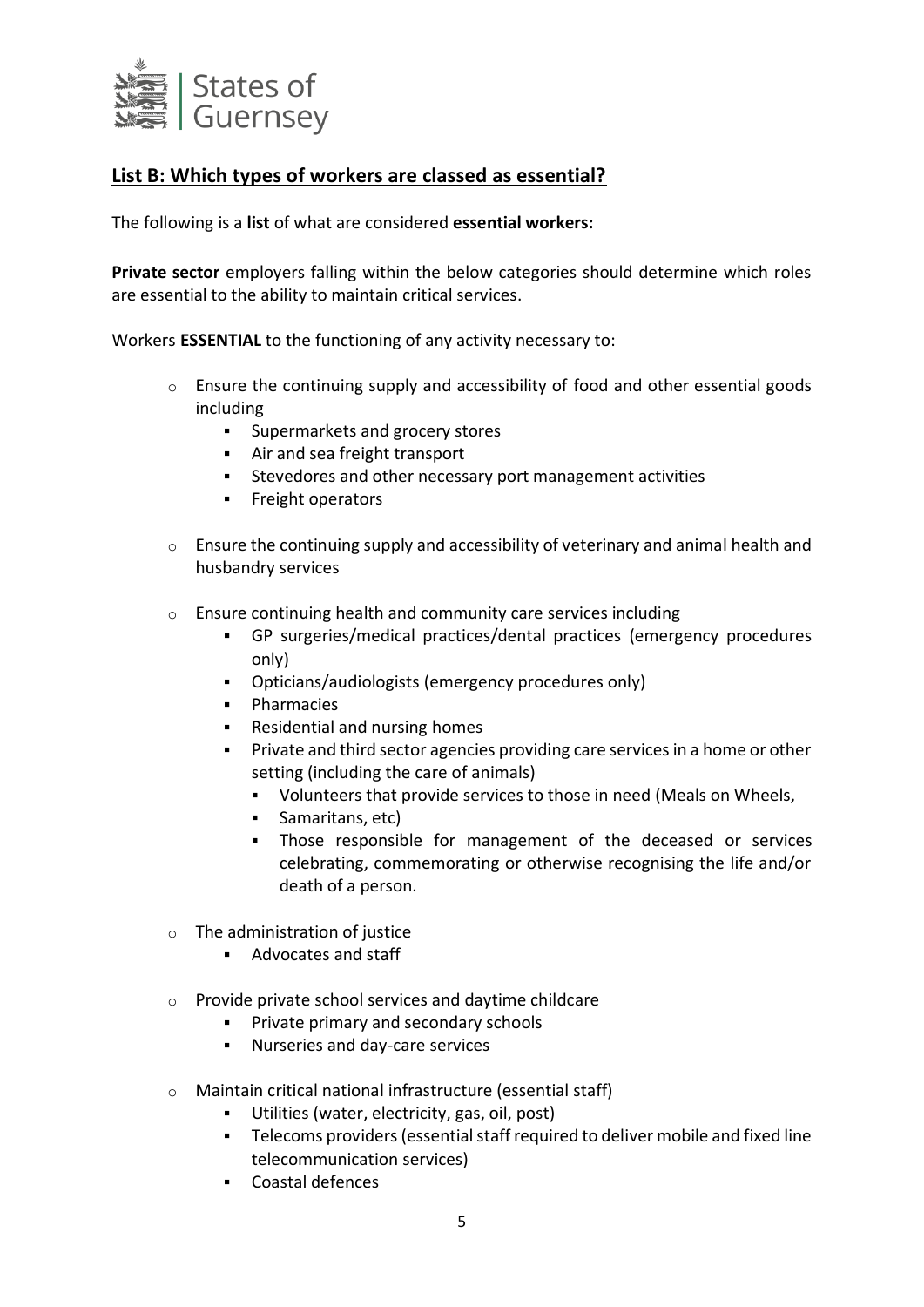

- o Provide public transport
	- Bus operators, taxi services and school transport providers
- o Produce public service broadcasting and other mainstream news media
- o Provide banking services
	- Staff that are critical to providing branch-based services to enable cash and other financial transactions
	- Staff involved in maintaining critical economic infrastructure that requires on-site systems access
- o Provide services that ensure the cleanliness and hygiene of working environments, and that can be undertaken while adhering to social distancing guidelines.

#### **Public service workers ESSENTIAL** to the functioning of:

- o Courts and Judicial Services
- o Health and Social Care
- o Education
- o Emergency Services (Law Enforcement, Ambulance, Fire and Coastguard)
- o Prison
- o Law Officers
- o States Works
- o Guernsey Waste
- o Ports
- o Regulatory roles directly related to financial stability and banking supervision
- o Treasury
- o Social Security
- o Ancillary staff from the private or public sectors who are essential to supporting the States of Guernsey's response to COVID-19, or civil servants or office holders specified by the Policy and Finance Committee of the States of Alderney, or the Policy and Finance Committee of the Chief Pleas of Sark, as the case may be.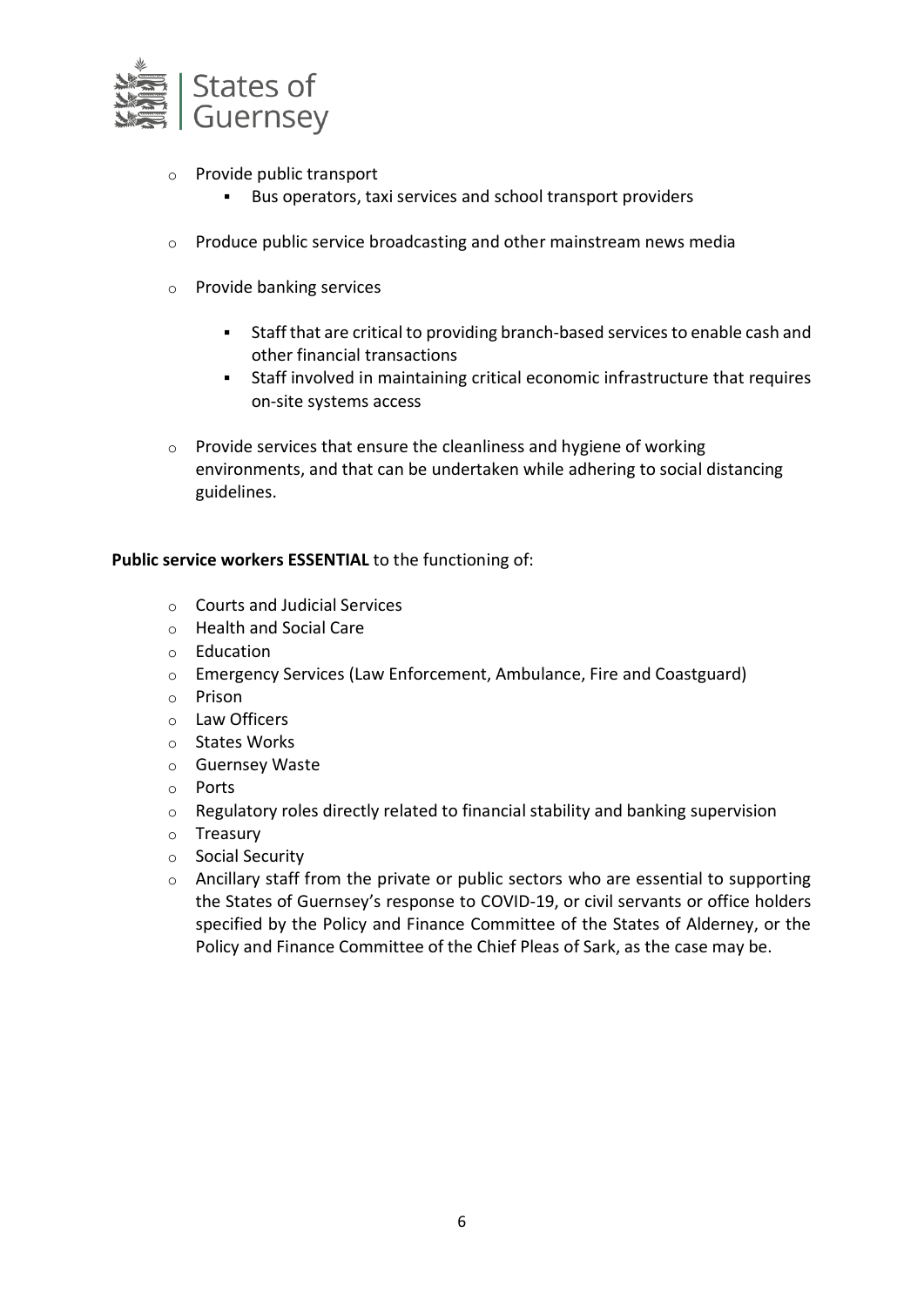

# **Other information**

# **Q. I operate a commercial garage servicing vehicles and/or motorcycles, what should I do?**

Garages undertaking the repair of vehicles and motorcycles should pause from business as usual trading with immediate effect. You may provide essential repair services through carrying out emergency repairs and maintenance by arrangement only. If you do then you must ensure that you put in place measures to ensure that social distancing and adherence to hygiene guidelines is in place when you provide emergency services and are strongly advised to wear face coverings.

## **Q. I operate a delivery company, moving goods around the Island. What should I do?**

All of the Bailiwick's couriers, shipping agents and postal workers are classified as 'Essential Workers' and therefore the delivery of goods around the Island should continue unaffected. It is advisable that all essential workers have up to date identification with them when at work and travelling to and from work should this be requested by the relevant authorities. If you do open your business then you must ensure that you put in place measures to ensure that social distancing and of both your workforce and customers is maintained as practicably as possible. You must also ensure adherence to hygiene guidelines and are strongly advised to wear face coverings. You should only travel to and from your place of work to provide those services.

## **Q. I operate a building and plumbing supplies company. What should I do?**

Hardware stores, builders' merchants and stores must cease from business as usual trading with immediate effect. You may provide products to essential workers and to repair and maintenance personnel providing emergency repairs and maintenance by arrangement only and not open your premises to the public for general trading. If you do make arrangements to supply essential workers as defined in list B, then you must ensure that you put in place social distancing measures and are strongly advised to wear face covering when you provide emergency products.

## **Q. I am an electrician/plumber/builder/carpenter/roofer/scaffolder. What should I do?**

In the event of a home emergency and building repair and maintenance – plumbers, electricians, roofers, scaffolders and all others (repair and maintenance personnel), who reasonably and necessarily need to enter homes to provide essential emergency home and building repair and maintenance services are authorised to do so. If you do provide emergency building repair and maintenance services then you must ensure that you put in place measures, wherever possible and practical bearing in mind the nature and severity of the emergency, to ensure that social distancing of both your workforce and customers is maintained. You must also ensure adherence to hygiene guidelines and are strongly advised to wear face coverings. You should only travel to and from your place of work to provide those services.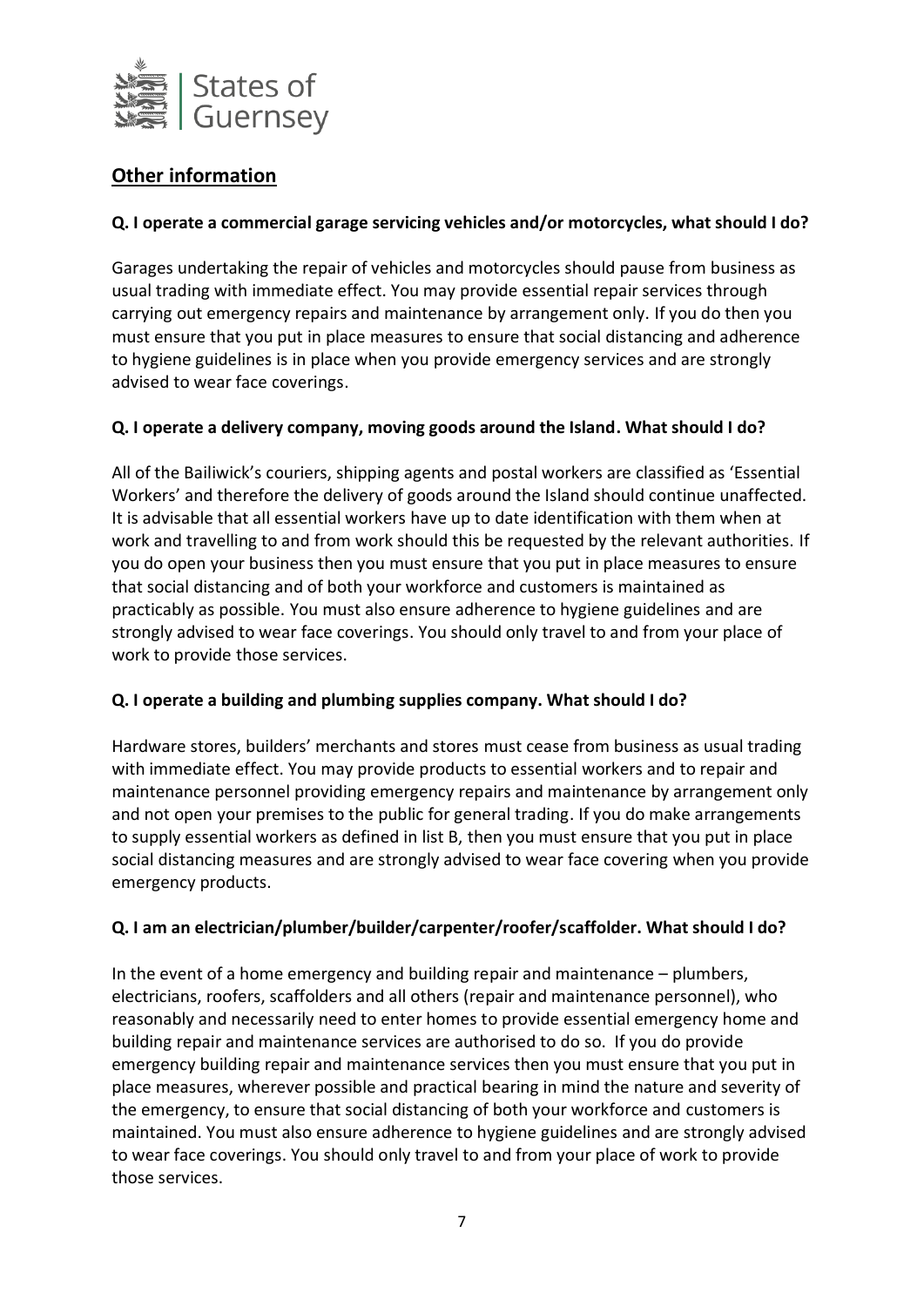

# **Q. I am a domestic heating, domestic appliance engineer what should I do?**

In the event of a home emergency electricians repair and maintenance personnel, who reasonably and necessarily need to enter homes to provide essential emergency home and repair and maintenance services are authorised to do so. If you do provide emergency building repair and maintenance services then you must ensure that you put in place measures, wherever possible and practical bearing in mind the nature and severity of the emergency, to ensure that social distancing of both your workforce and customers is maintained. You must also ensure adherence to hygiene guidelines and are strongly advised to wear face coverings. You should only travel to and from your place of work to provide those services.

## **Q. I run a roofing company and I have jobs still to finish, what should I do?**

In the event of a home emergency and building repair and maintenance – plumbers, electricians, roofers, scaffolders and all others (repair and maintenance personnel), who reasonably and necessarily need to enter homes to provide essential emergency home and building repair and maintenance services are authorised to do so. If you do provide emergency building repair and maintenance services then you must ensure that you put in place measures, wherever possible and practical bearing in mind the nature and severity of the emergency, to ensure that social distancing of both your workforce and customers is maintained. You must also ensure adherence to hygiene guidelines and are strongly advised to wear face coverings. You should only travel to and from your place of work to provide those services.

#### **Q. I run a pet store/veterinary business – can I continue to operate?**

All pet stores/veterinary businesses providing items for health and welfare of animals, including animal feed and medicines, animal food, pet food, animal supplies including bedding can remain open. If you do open your business then you must ensure that you put in place measures to ensure that social distancing of both your workforce and customers is maintained. You must also ensure adherence to hygiene guidelines and are strongly advised to wear face coverings. Telephone and internet sales would be preferable where possible. Any delivery of bulk delivery of animal foods should be also in adherence to hygiene guidelines.

#### **Q. I run an off-licence selling alcohol – can I continue to operate?**

The retail and wholesale sale of food, beverages and newspapers is an essential business and, where it involves the sale of intoxicating liquor, must be in accordance with the relevant applicable alcohol licensing regulations. If you do open your business then you must ensure that you put in place measures to ensure that social distancing of both your workforce and customers is maintained. If this is not possible then you will not be able to open. You must also ensure adherence to hygiene guidelines and are strongly advised to wear face coverings. It would be preferable that where goods can be delivered that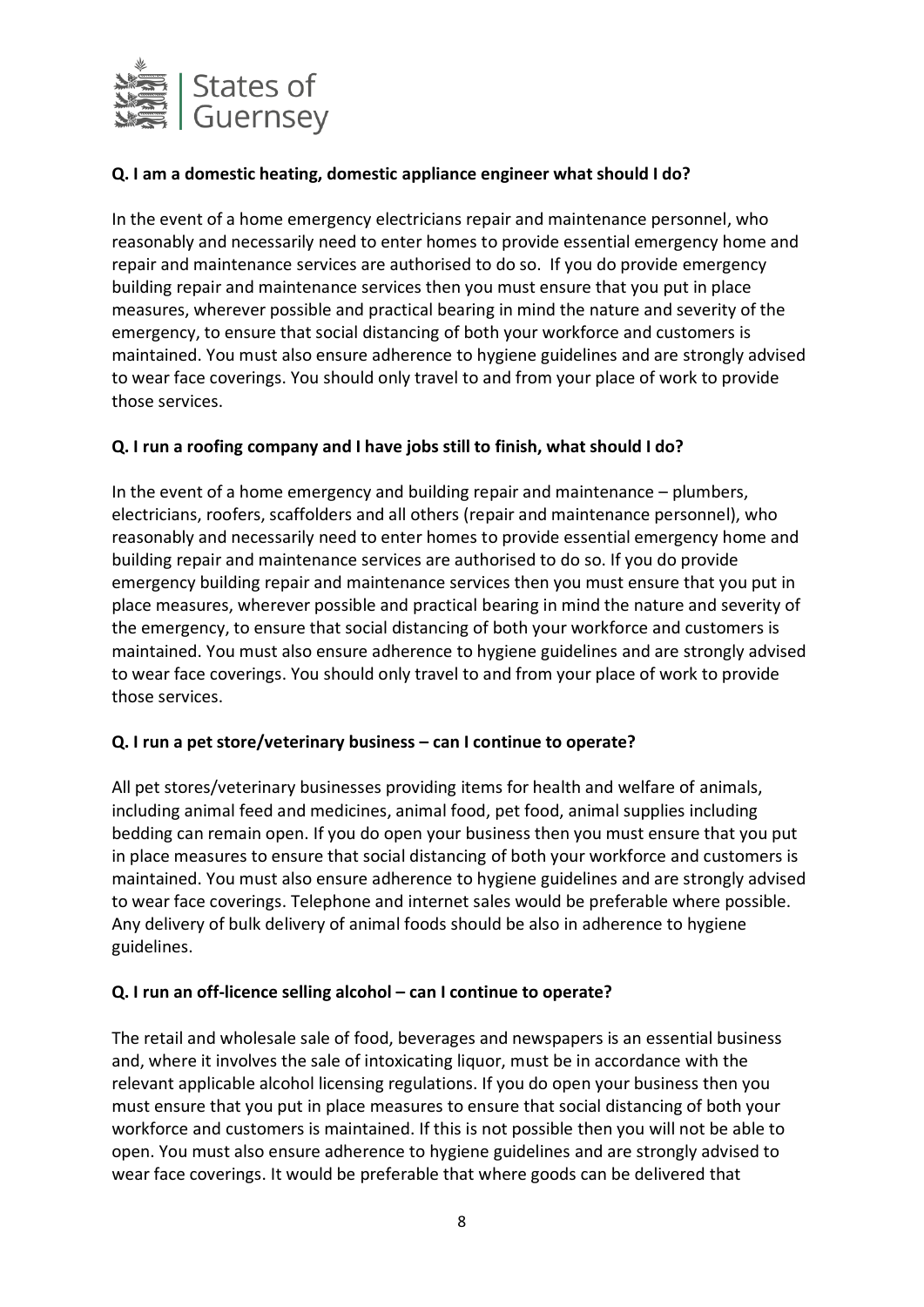

companies offers a home delivery service. You should only travel to and from your place of work to provide those services.

# **Q. I run a garden plant centre – can I continue to operate?**

Stores (which may include garden plant centres) that provide hardware products necessary for home and business maintenance, sanitation and farm equipment, supplies for gardening/farming/agriculture must cease trading with immediate effect.

# **Q.** I operate a business providing goods or services which are not essential – can I continue **to operate?**

If your business is not operated from an essential retail outlet and does not use essential workers as defined in the guidance, then you must now cease trading with immediate effect. Outdoor businesses such as window cleaning, gardening, decorating and outdoor building trades must cease trading with immediate effect while these measures are in place.

## **Q. I am a marine engineer/boat repairer - can I continue to operate?**

You must cease from business as usual trading with immediate effect. You may provide services to essential businesses carrying out emergency repairs and maintenance by arrangement only. If you do then you must ensure that you put in place measures to ensure that social distancing is in place when you provide emergency repairs and maintenance. You must also ensure adherence to hygiene guidelines and are strongly advised to wear face coverings.

## **Q. I run a small holding/I am a small home producer - can I continue to operate?**

You must ensure that you put in place measures to ensure that social distancing of both your workforce and customers is maintained. You must also ensure adherence to hygiene guidelines. Goods should be delivered and not collected by customers in person. If this is not possible then you will not be able to open. You should only travel to and from your place of work to provide those services.

## **Q. I operate a domestic cleaning service – can I continue to operate?**

Your business must cease from trading with immediate effect.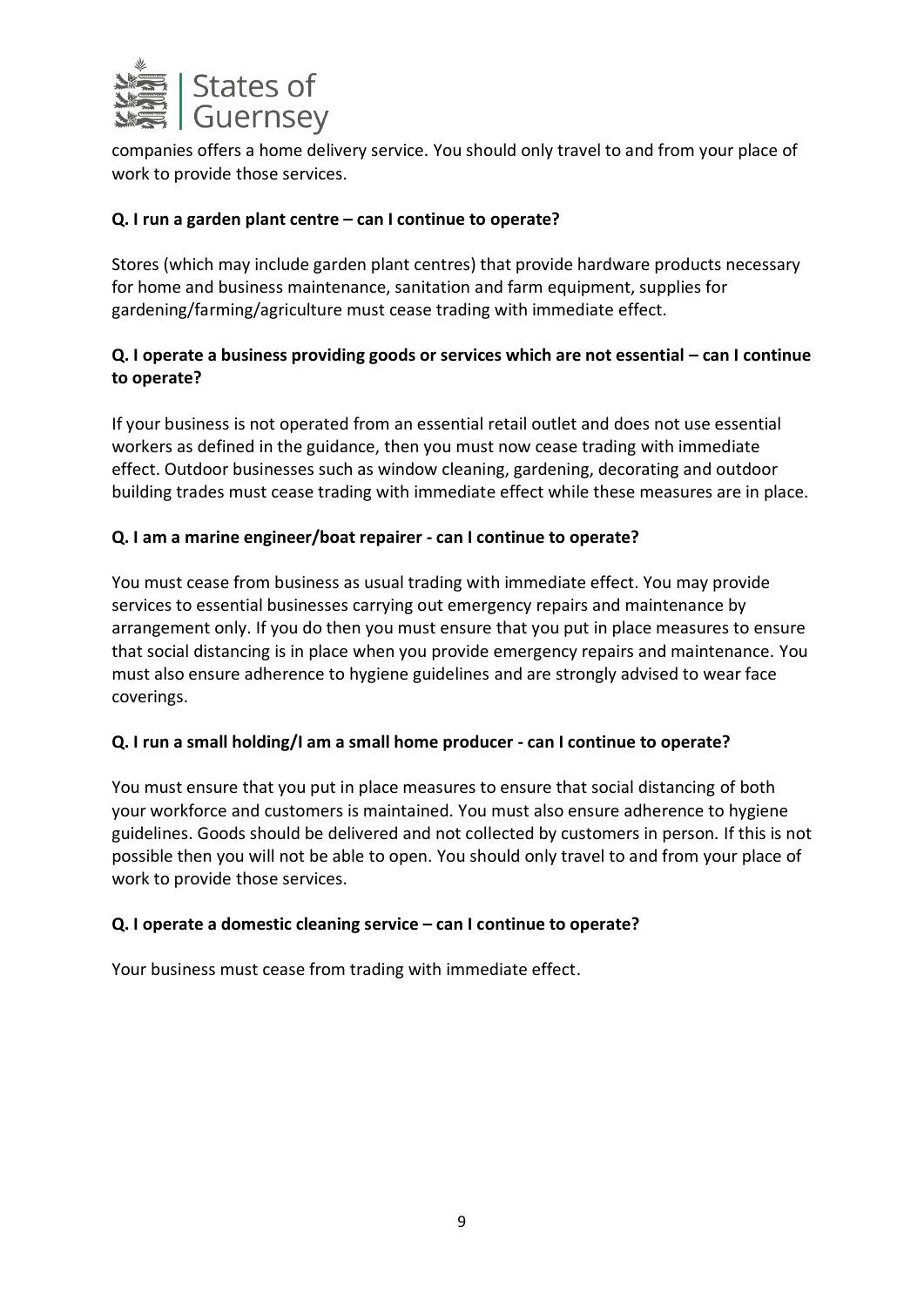

# **Q. I operate a dry cleaners and laundry providing critical supplies for the health service – can I continue to operate?**

Laundry businesses can continue to operate. Dry cleaning business must cease to operate with immediate effect. If you do open your laundry business then you must ensure that you put in place measures to ensure that social distancing of both your workforce and customers is maintained. You must also ensure adherence to hygiene guidelines and are strongly advised to wear face coverings. If this is not possible then you will not be able to open. You should only travel to and from your place of work to provide those services.

# **Q. I operate a cleaning service for offices and other working environments – can I continue to operate?**

Those workers providing cleaning services for offices and other working environments for 'Essential Workers' are also classed as 'Essential Workers', and so may continue to provide a service. However, when providing services you should ensure that you put in place measures to ensure that social distancing of both your workforce and customers is maintained. If this is not possible then you must not provide the service. You must also ensure adherence to hygiene guidelines and are strongly advised to wear face coverings. You should only travel to and from your place of work to provide those services.

## **Q. I operate a large superstore selling a wide range of goods – can I still operate?**

Large superstores which operate businesses of types that are described in the list of essential retail outlets may continue to operate those businesses but only selling essential goods and services. If you do open your business then you must ensure that you put in place measures to ensure that social distancing of both your workforce and customers is maintained. If this is not possible then you will not be able to open. You must also ensure adherence to hygiene guidelines and are strongly advised to wear face coverings. You should only travel to and from your place of work to provide those services.

## **Q. I operate a domestic heating/boiler engineer service – can I continue to operate?**

In the event of a Home Emergency – Plumbers, electricians, roofers, scaffolders and all others (repair and maintenance personnel), who reasonably and necessarily need to enter homes to provide essential emergency home and building repair and maintenance services are authorised to do so. If you do provide emergency building repair and maintenance services then you must ensure that you put in place measures, wherever possible and practical bearing in mind the nature and severity of the emergency, to ensure that social distancing of both your workforce and customers is maintained. You must also ensure adherence to hygiene guidelines and are strongly advised to wear face coverings. You should only travel to and from your place of work to provide those services.